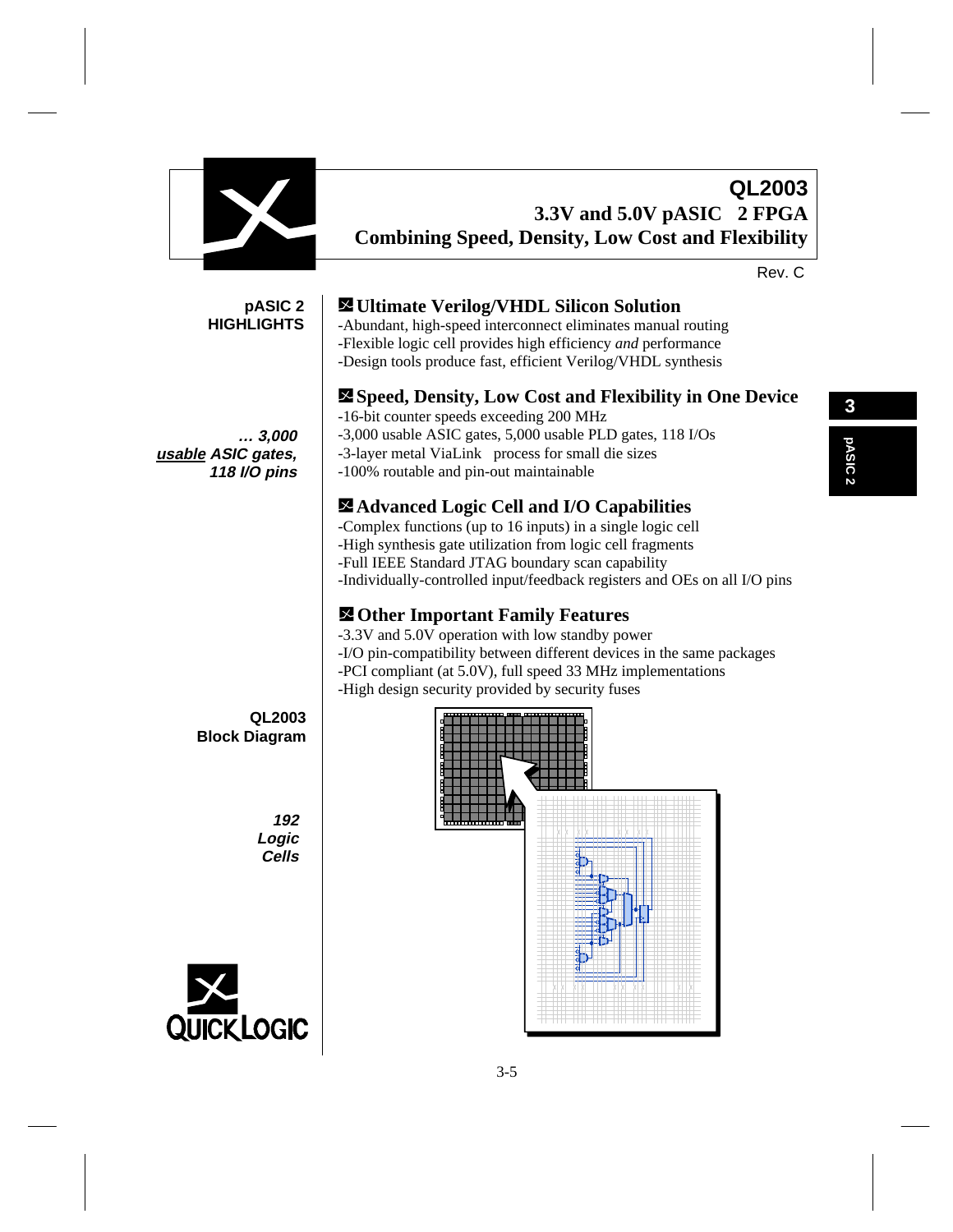|                                  | QL2003                                                                                                                                                                                                                                                                                                                                                                                                                                                                                                                                                    |
|----------------------------------|-----------------------------------------------------------------------------------------------------------------------------------------------------------------------------------------------------------------------------------------------------------------------------------------------------------------------------------------------------------------------------------------------------------------------------------------------------------------------------------------------------------------------------------------------------------|
| <b>PRODUCT</b><br><b>SUMMARY</b> | The QL2003 is a 3,000 usable ASIC gate, 5,000 usable PLD gate member of<br>the pASIC 2 family of FPGAs. pASIC 2 FPGAs employ a unique<br>combination of architecture, technology, and software tools to provide high<br>speed, high usable density, low price, and flexibility in the same devices.<br>The flexibility and speed make pASIC 2 devices an efficient and high<br>performance silicon solution for designs described using HDLs such as<br>Verilog and VHDL, as well as schematics.                                                          |
|                                  | The QL2003 contains 192 logic cells. With 118 maximum I/Os, the<br>QL2003 is available in 84-PLCC, 100-pin TQFP and 144-pin TQFP<br>packages.                                                                                                                                                                                                                                                                                                                                                                                                             |
|                                  | Software support for the complete pASIC families, including the QL2003, is<br>available through three basic packages. The turnkey Quick Works® package<br>provides the most complete FPGA software solution from design entry to<br>logic synthesis (by Synplicity, Inc.), to place and route, to simulation. The<br>QuickTools <sup>TM</sup> and QuickChip <sup>TM</sup> packages provide a solution for designers<br>who use Cadence, Mentor, Synopsys, Viewlogic, Veribest, or other third-<br>party tools for design entry, synthesis, or simulation. |
| <b>FEATURES</b>                  | Total of 118 I/O Pins<br>- 110 bidirectional input/output pins, PCI-compliant at 5.0V<br>in $-1/-2$ speed grades<br>- 4 high-drive input-only pins<br>- 4 high-drive input/distributed network pins                                                                                                                                                                                                                                                                                                                                                       |
|                                  | <b>Example 12 Four Low-Skew (less than 0.5 ns) Distributed Networks</b><br>- Two array networks available to logic cell flip-flop clock, set, and<br>reset - each driven by an input-only pin<br>- Two global clock/control networks available to F1 logic input, and<br>logic cell flip-flop clock, set, reset; input and I/O register clock, reset,<br>enable; and output enable controls - each driven by an input-only pin,<br>or any input or I/O pin, or any logic cell output or I/O cell feedback                                                 |
|                                  | <b>⊠</b> High Performance                                                                                                                                                                                                                                                                                                                                                                                                                                                                                                                                 |

- Input + logic cell + output delays under 6 ns
- Datapath speeds exceeding 225 MHz
- Counter speeds over 200 MHz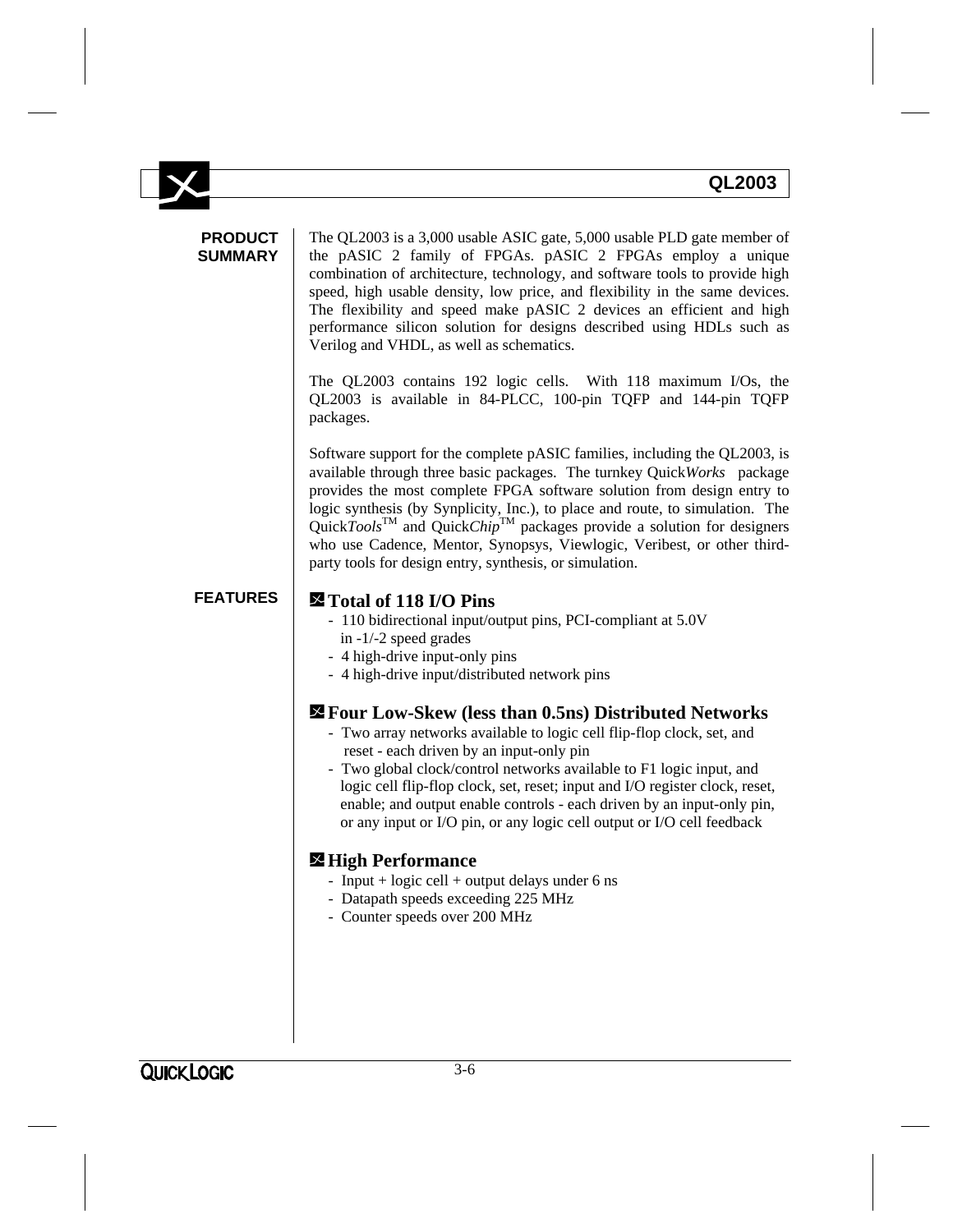# **QL2003**



### **PINOUT DIAGRAM**



**84-PIN PLCC**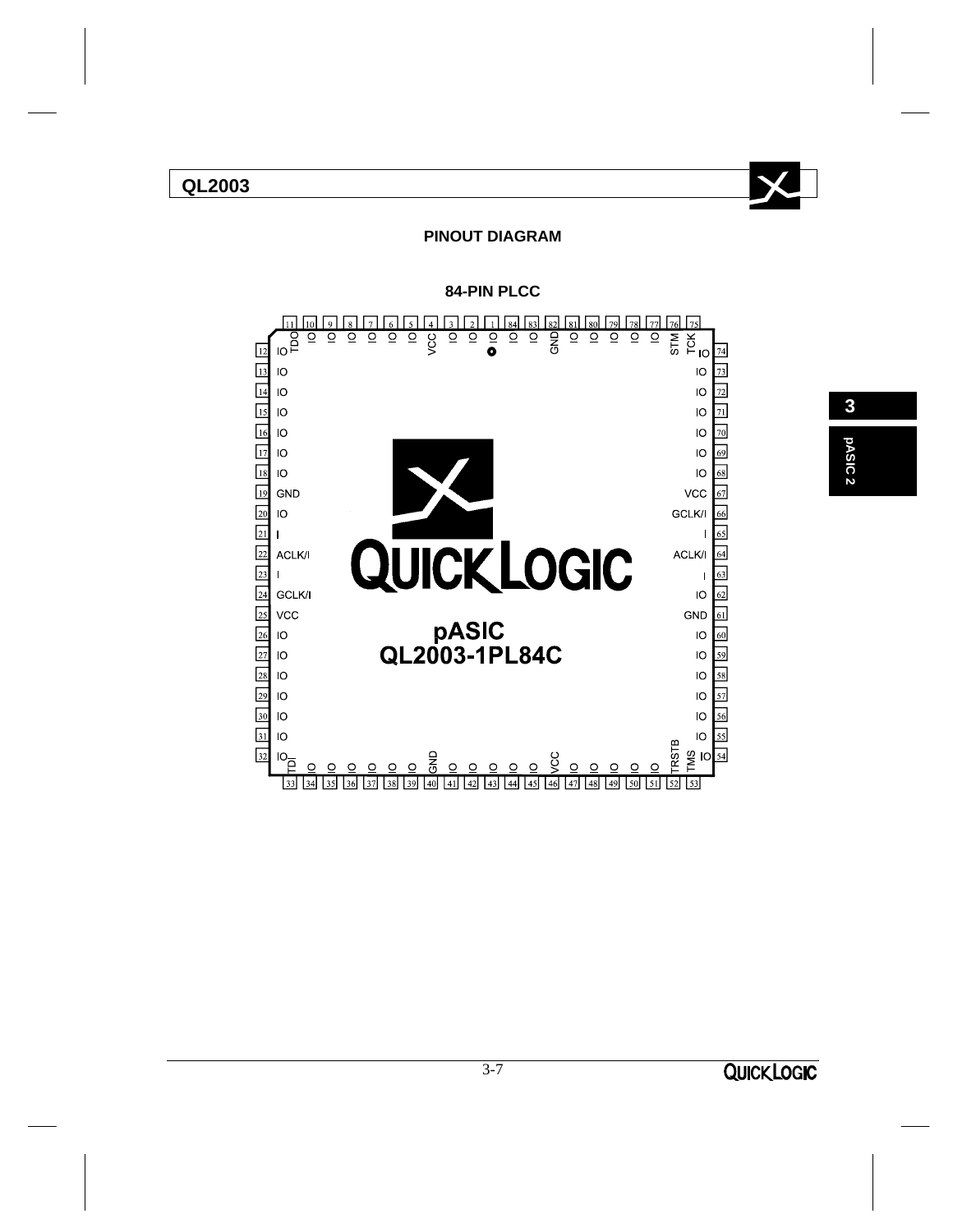

**QUICK LOGIC**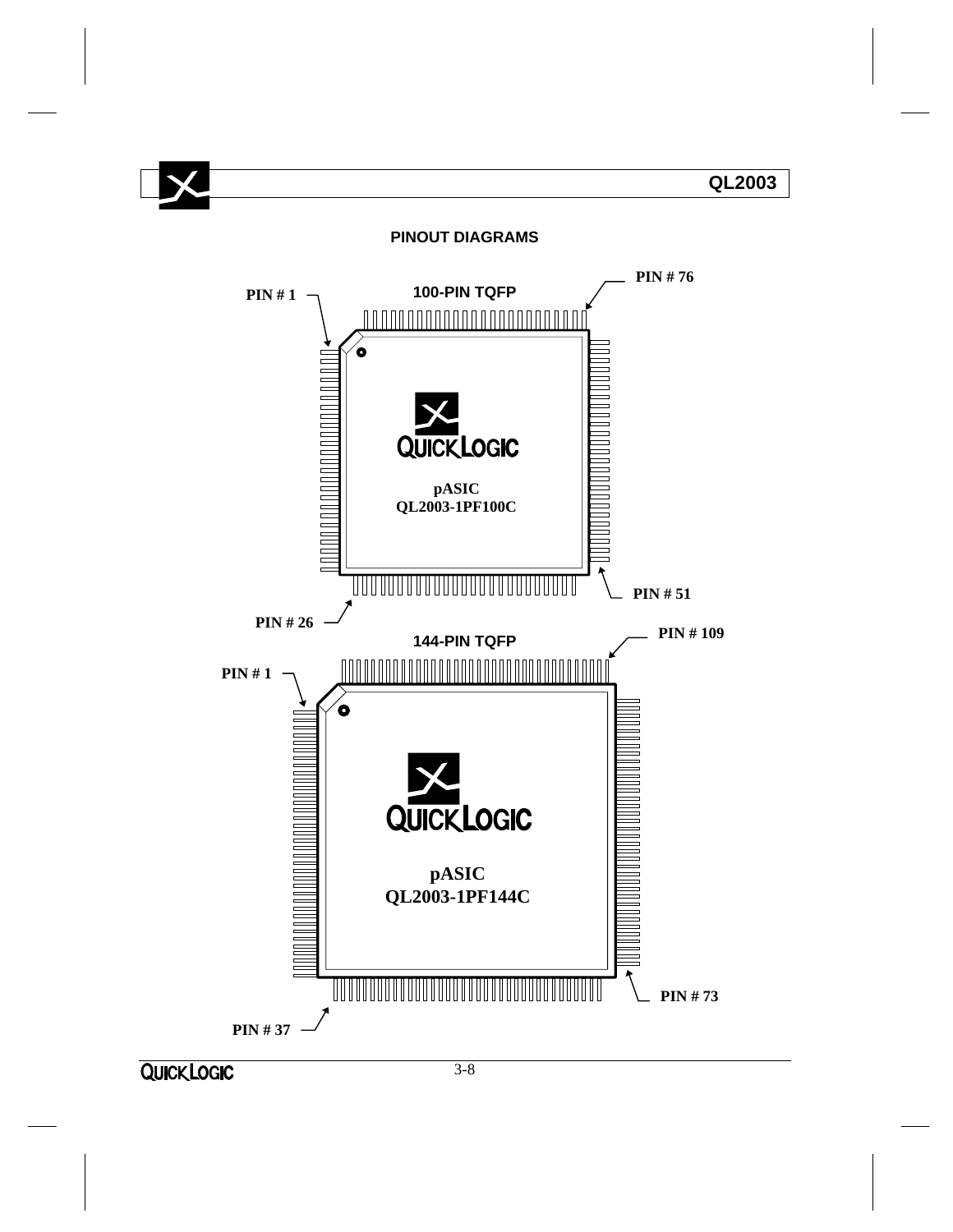**QL2003**



# **100 and 144 TQFP Pinout Table**

| 144<br><b>TQFP</b> | 100<br><b>TQFP</b> | <b>Function</b> | 144<br><b>TQFP</b> | 100<br><b>TQFP</b> | <b>Function</b> | 144<br><b>TQFP</b> | 100<br><b>TQFP</b> | <b>Function</b> | 144<br><b>TQFP</b> | 100<br><b>TQFP</b> | <b>Function</b> | 144<br><b>TQFP</b> | 100<br><b>TQFP</b> | <b>Function</b>  |
|--------------------|--------------------|-----------------|--------------------|--------------------|-----------------|--------------------|--------------------|-----------------|--------------------|--------------------|-----------------|--------------------|--------------------|------------------|
| 1                  | $\overline{2}$     | $U$             | 30                 | <b>NC</b>          | GND             | 59                 | <b>NC</b>          | I/O             | 88                 | 60                 | 1/O             | 116                | 82                 | I/O              |
| 2                  | <b>NC</b>          | $U$             | 31                 | <b>NC</b>          | $U$             | 60                 | 43                 | $U$             | 89                 | 61                 | $\mathbf{I}$    | 117                | 83                 | 1/O              |
| 3                  | 3                  | $1/O$           | 32                 | 22                 | 1/O             | 61                 | 44                 | 1/O             | 90                 | 62                 | ACLK/I          | 118                | <b>NC</b>          | $\overline{1/O}$ |
| 4                  | 4                  | $1/O$           | 33                 | <b>NC</b>          | $1/O$           | 62                 | 45                 | 1/O             | 91                 | 63                 | <b>VCC</b>      | 119                | 84                 | I/O              |
| 5                  | <b>NC</b>          | $1/O$           | 34                 | 23                 | $1/O$           | 63                 | <b>NC</b>          | $U$             | 92                 | 64                 |                 | 120                | <b>NC</b>          | I/O              |
| 6                  | 5                  | $U$             | 35                 | <b>NC</b>          | $U$             | 64                 | <b>NC</b>          | 1/O             | 93                 | 65                 | GCLK/I          | 121                | <b>NC</b>          | I/O              |
| 7                  | <b>NC</b>          | <b>VCC</b>      | 36                 | 24                 | 1/O             | 65                 | 46                 | 1/O             | 94                 | 66                 | <b>VCC</b>      | 122                | 85                 | GND              |
| 8                  | 6                  | I/O             | 37                 | 25                 | 1/O             | 66                 | <b>NC</b>          | <b>GND</b>      | 95                 | 67                 | $U$             | 123                | <b>NC</b>          | $\overline{1/O}$ |
| 9                  | <b>NC</b>          | $1/O$           | 38                 | 26                 | TDI             | 67                 | <b>NC</b>          | 1/O             | 96                 | <b>NC</b>          | $1/O$           | 124                | 86                 | I/O              |
| 10                 | $\overline{7}$     | $1/O$           | 39                 | 27                 | $1/O$           | 68                 | <b>NC</b>          | 1/O             | <b>NC</b>          | 68                 | $1/O$           | 125                | 87                 | I/O              |
| 11                 | <b>NC</b>          | $U$             | 40                 | 28                 | $U$             | 69                 | 47                 | 1/O             | 97                 | <b>NC</b>          | $U$             | 126                | 88                 | <b>GND</b>       |
| 12                 | <b>NC</b>          | I/O             | 41                 | 29                 | $1/O$           | 70                 | 48                 | I/O             | 98                 | 69                 | $UO$            | 127                | 89                 | I/O              |
| 13                 | 8                  | $U$             | 42                 | <b>NC</b>          | <b>VCC</b>      | 71                 | 49                 | <b>TRSTB</b>    | 99                 | <b>NC</b>          | $U$             | 128                | 90                 | 1/O              |
| 14                 | <b>NC</b>          | I/O             | 43                 | 30                 | $U$             | 72                 | 50                 | <b>TMS</b>      | 100                | 70                 | $U$             | 129                | 91                 | I/O              |
| 15                 | 9                  | GND             | 44                 | 31                 | $U$             | 73                 | 51                 | I/O             | 101                | 71                 | $U$             | 130                | 92                 | $\overline{VCC}$ |
| 16                 | 10                 | I/O             | 45                 | <b>NC</b>          | $U$             | 74                 | 52                 | I/O             | 102                | <b>NC</b>          | <b>GND</b>      | 131                | <b>NC</b>          | I/O              |
| 17                 | 11                 | ı               | 46                 | 32                 | 1/O             | 75                 | 53                 | 1/O             | 103                | <b>NC</b>          | $UO$            | 132                | 93                 | $\overline{1/O}$ |
| 18                 | 12                 | ACLK/I          | 47                 | 33                 | 1/O             | 76                 | 54                 | I/O             | 104                | 72                 | $U$             | 133                | <b>NC</b>          | I/O              |
| 19                 | 13                 | <b>VCC</b>      | 48                 | <b>NC</b>          | 1/O             | 77                 | 55                 | 1/O             | 105                | <b>NC</b>          | $U$             | 134                | 94                 | I/O              |
| 20                 | 14                 | T               | 49                 | 34                 | 1/O             | 78                 | <b>NC</b>          | 1/O             | 106                | 73                 | $U$             | 135                | <b>NC</b>          | I/O              |
| 21                 | 15                 | GCLK/I          | 50                 | 35                 | <b>GND</b>      | 79                 | <b>NC</b>          | <b>VCC</b>      | 107                | 74                 | $U$             | 136                | <b>NC</b>          | I/O              |
| 22                 | 16                 | <b>VCC</b>      | 51                 | 36                 | 1/O             | 80                 | <b>NC</b>          | 1/O             | 108                | 75                 | $U$             | 137                | 95                 | $\overline{1/O}$ |
| 23                 | 17                 | $U$             | 52                 | <b>NC</b>          | $U$             | 81                 | 56                 | I/O             | 109                | 76                 | <b>TCK</b>      | 138                | <b>NC</b>          | <b>GND</b>       |
| 24                 | 18                 | 1/O             | 53                 | 37                 | $U$             | 82                 | <b>NC</b>          | 1/O             | 110                | 77                 | <b>STM</b>      | 139                | 96                 | I/O              |
| 25                 | <b>NC</b>          | $U$             | 54                 | 38                 | <b>GND</b>      | 83                 | 57                 | $U$             | 111                | 78                 | $U$             | 140                | 97                 | I/O              |
| 26                 | 19                 | $U$             | 55                 | 39                 | $U$             | 84                 | <b>NC</b>          | 1/O             | 112                | 79                 | $U$             | 141                | 98                 | $\mathsf{IO}$    |
| 27                 | <b>NC</b>          | $U$             | 56                 | 40                 | $U$             | 85                 | 58                 | 1/O             | 113                | 80                 | $U$             | 142                | 99                 | $\overline{1/O}$ |
| 28                 | 20                 | 1/O             | 57                 | 41                 | 1/O             | 86                 | <b>NC</b>          | I/O             | 114                | <b>NC</b>          | <b>VCC</b>      | 143                | 100                | <b>TDO</b>       |
| 29                 | 21                 | $UO$            | 58                 | 42                 | <b>VCC</b>      | 87                 | 59                 | GND             | 115                | 81                 | $1/O$           | 144                | $\mathbf{1}$       | $\overline{1/O}$ |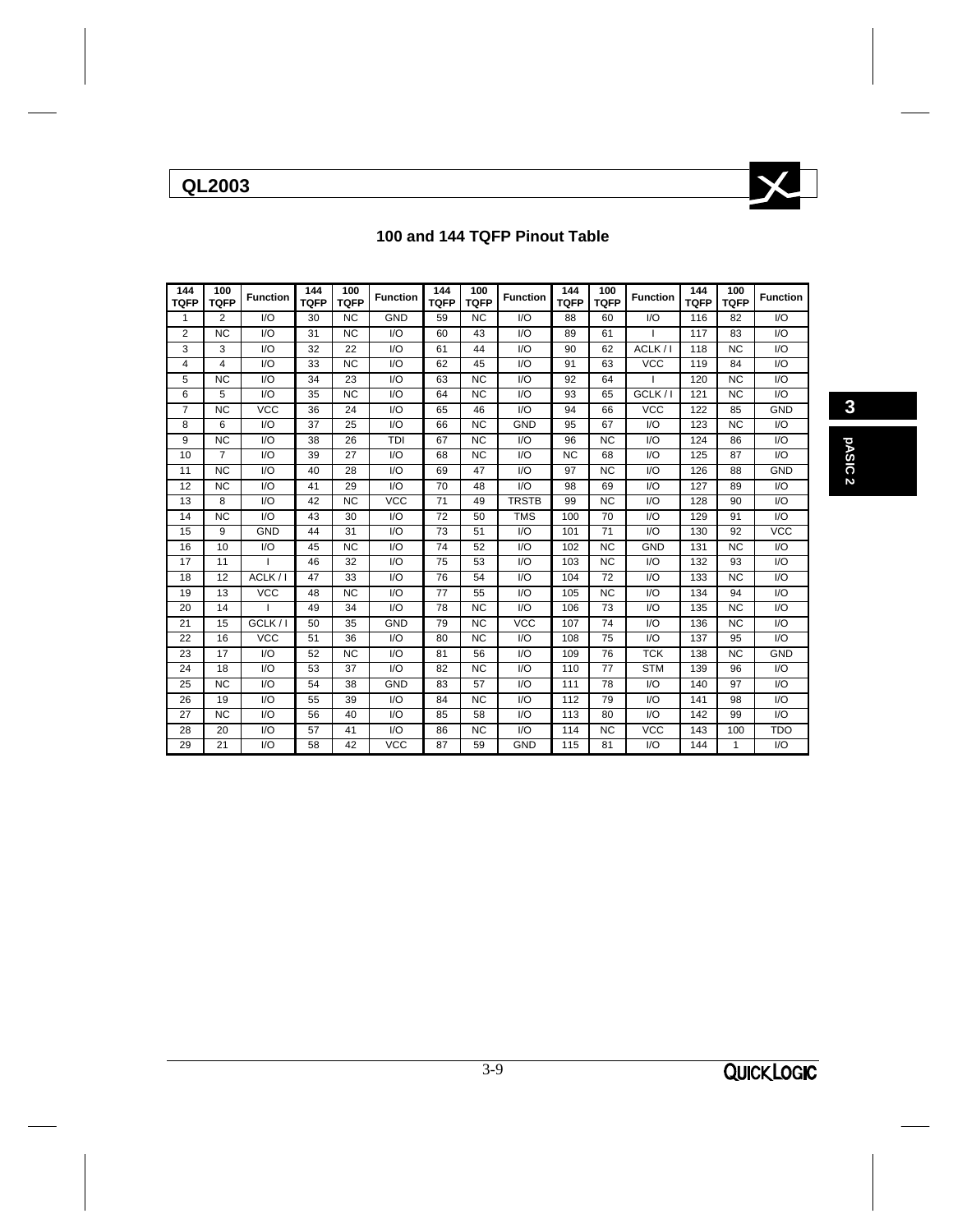

#### **PIN DESCRIPTIONS**

| Pin          | <b>Function</b>                                  | <b>Description</b>                                                                          |
|--------------|--------------------------------------------------|---------------------------------------------------------------------------------------------|
| TDI          | Test Data In for JTAG                            | Hold HIGH during normal operation. Connect to<br>VCC if not used for JTAG.                  |
| <b>TRSTB</b> | Active low Reset for JTAG                        | Hold LOW during normal operation. Connect to<br>ground if not used for JTAG.                |
| <b>TMS</b>   | Test Mode Select for JTAG                        | Hold HIGH during normal operation. Connect to<br>VCC if not used for JTAG.                  |
| <b>TCK</b>   | <b>Test Clock for JTAG</b>                       | Hold HIGH or LOW during normal operation.<br>Connect to VCC or ground if not used for JTAG. |
| <b>TDO</b>   | Test data out for JTAG                           | Output that must be left unconnected if not used for JTAG.                                  |
| <b>STM</b>   | Special Test Mode                                | Must be grounded during normal operation.                                                   |
| I/ACLK       | High-drive input and/or array<br>network driver  | Can be configured as either or both.                                                        |
| I/GCLK       | High-drive input and/or global<br>network driver | Can be configured as either or both.                                                        |
|              | High-drive input                                 | Use for input signals with high fanout.                                                     |
| 1/O          | Input/Output pin                                 | Can be configured as an input and/or output.                                                |
| <b>VCC</b>   | Power supply pin                                 | Connect to 3.3V supply.                                                                     |
| <b>GND</b>   | Ground pin                                       | Connect to ground.                                                                          |

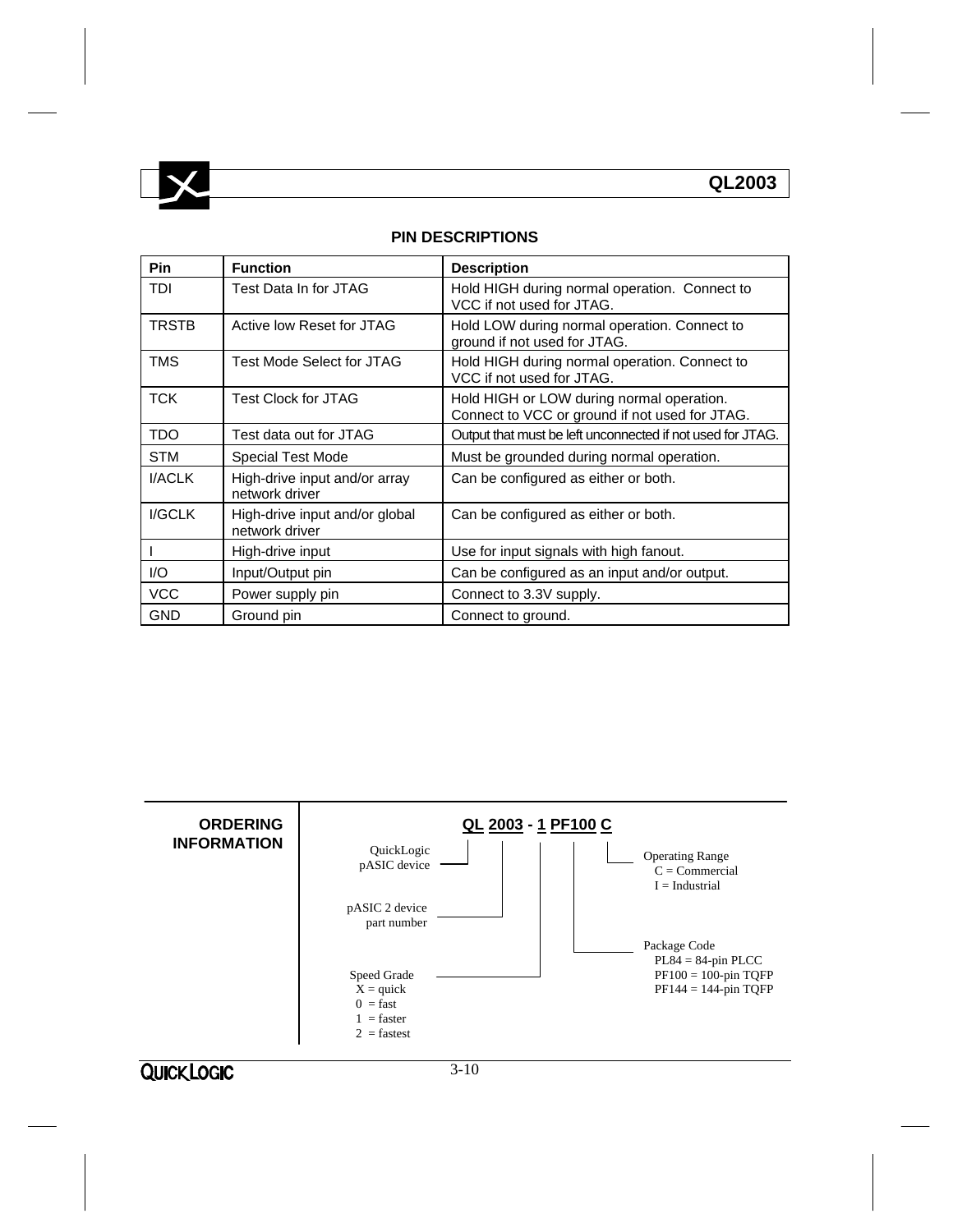# **QL2003**



### **ABSOLUTE MAXIMUM RATINGS**

| Input Voltage  -0.5 to VCC +0.5V |  |  |
|----------------------------------|--|--|

#### **5 Volt OPERATING RANGE**

| Symbol     | <b>Parameter</b>           |                | <b>Industrial</b> | <b>Commercial</b> | <b>Unit</b> |      |              |
|------------|----------------------------|----------------|-------------------|-------------------|-------------|------|--------------|
|            |                            |                | Min               | Max               | Min         | Max  |              |
| <b>VCC</b> | <b>Supply Voltage</b>      |                | 4.5               | 5.5               | 4.75        | 5.25 | V            |
| <b>TA</b>  | <b>Ambient Temperature</b> |                | $-40$             | 85                | 0           | 70   | $^{\circ}$ C |
| <b>TC</b>  | Case Temperature           |                |                   |                   |             |      | $^{\circ}$ C |
|            |                            | -X Speed Grade | 0.4               | 2.75              | 0.46        | 2.55 |              |
| ΙK         | Delay Factor               | -0 Speed Grade | 0.4               | 2.00              | 0.46        | 1.85 |              |
|            |                            | -1 Speed Grade | 0.4               | 1.61              | 0.46        | 1.50 |              |
|            |                            | -2 Speed Grade | 0.4               | 1.35              | 0.46        | 1.25 |              |

#### **DC CHARACTERISTICS over 5V operating range**

| <b>Symbol</b> | <b>Parameter</b>                 | <b>Conditions</b>                       | <b>Min</b> | Max    | Unit |
|---------------|----------------------------------|-----------------------------------------|------------|--------|------|
| <b>VIH</b>    | Input HIGH Voltage               |                                         | 2.0        |        | V    |
| VIL           | Input LOW Voltage                |                                         |            | 0.8    | V    |
|               |                                  | $IOH = -4 mA$                           | 3.7        |        | V    |
| <b>VOH</b>    | <b>Output HIGH Voltage</b>       | $IOH = -24$ mA/-16 mA [1]               | 2.4        |        | V    |
|               |                                  | $IOH = -10 \mu A$                       | $VCC-0.1$  |        | V    |
| <b>VOL</b>    | Output LOW Voltage               | $1OL = 24 \text{ mA}/16 \text{ mA}$ [1] |            | 0.45   | V    |
|               |                                  | $1OL = 10 \mu A$                        |            | 0.1    | V    |
| Ш             | Input Leakage Current            | $VI = VCC$ or $GND$                     | $-10$      | 10     | μA   |
| IOZ           | 3-State Output Leakage Current   | $VI = VCC$ or $GND$                     | $-10$      | 10     | μA   |
| СI            | Input Capacitance [2]            |                                         |            | 10     | pF   |
| <b>IOS</b>    | Output Short Circuit Current [3] | $VO = GND$                              | $-15$      | $-120$ | mA   |
|               |                                  | $VO = VCC$                              | 40         | 210    | mA   |
| <b>ICC</b>    | D.C. Supply Current [4]          | VI, $VIO = VCC$ or $GND$                | $2$ (typ)  | 10     | mA   |

Notes:

- [1] -24 mA IOH and 24 mA IOL apply only to -1/-2 commercial grade devices. These speed grades are also PCI-compliant. All other devices have -16 mA IOH and 16 mA IOL specifications.
- [2] Capacitance is sample tested only.<br>[3] Only one output at a time. Duration
- Only one output at a time. Duration should not exceed 30 seconds.
- [4] For -0/-1/-2 commercial grade devices only. Maximum ICC is 20 mA for -X commercial grade devices and 15mA for all industrial grade devices. For AC conditions, contact QuickLogic customer engineering.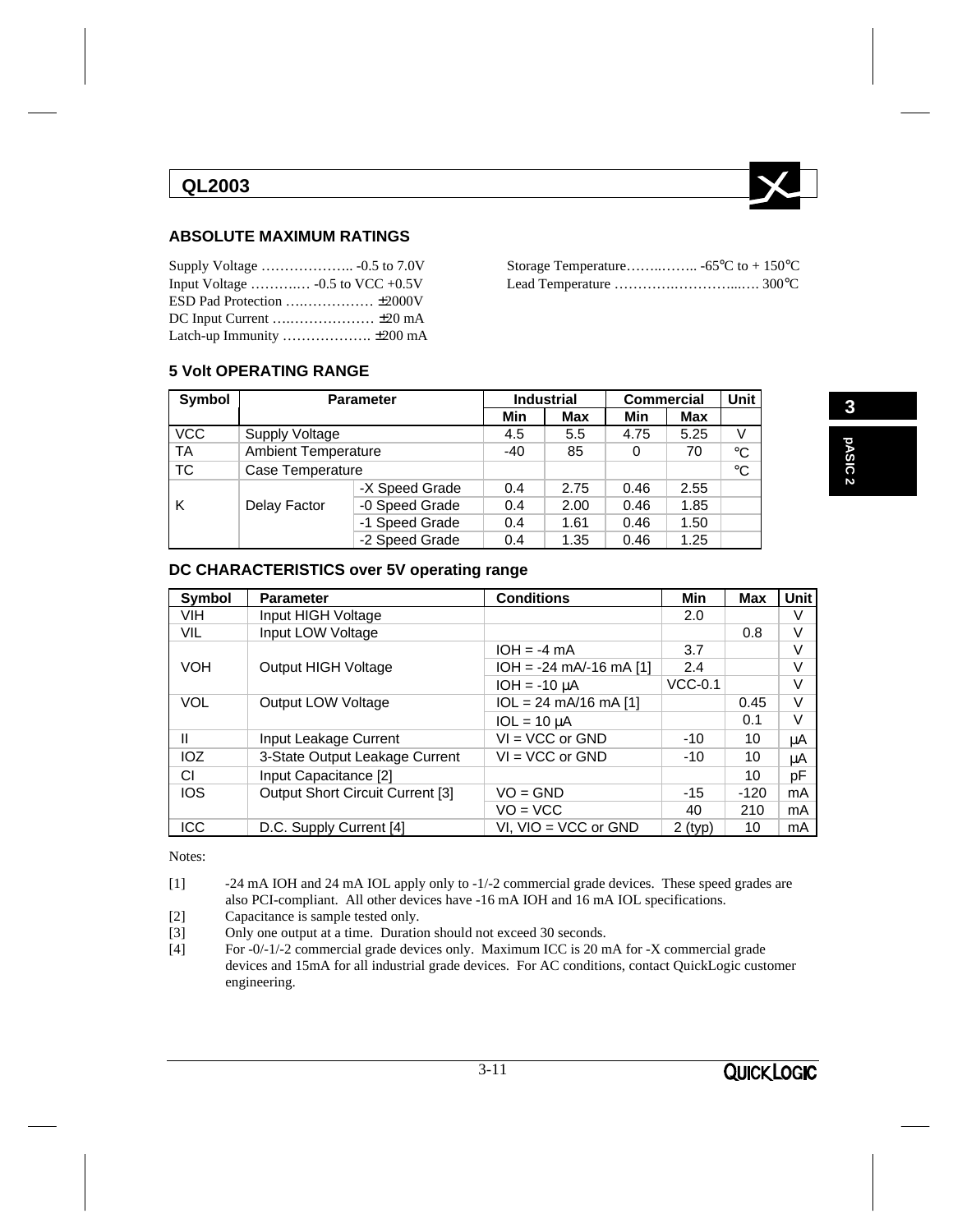

### **3.3 Volt OPERATING RANGE**

| Symbol     | <b>Parameter</b>           |                | <b>Industrial</b> | <b>Commercial</b> | Unit |            |             |
|------------|----------------------------|----------------|-------------------|-------------------|------|------------|-------------|
|            |                            |                | Min               | <b>Max</b>        | Min  | <b>Max</b> |             |
| <b>VCC</b> | Supply Voltage             |                | 3.0               | 3.6               | 3.0  | 3.6        |             |
| TA         | <b>Ambient Temperature</b> |                | $-40$             | 85                | 0    | 70         | $^{\circ}C$ |
|            |                            | -0 Speed Grade | 0.56              | 2.74              | 0.61 | 2.65       |             |
| K          | Delay Factor               | -1 Speed Grade | 0.56              | 2.21              | 0.61 | 2.14       |             |
|            |                            | 0.56           | 1.85              | 0.61              | 1.79 |            |             |

## **DC CHARACTERISTICS over 3.3V operating range**

| <b>Symbol</b> | <b>Parameter</b>                                         | <b>Conditions</b>        | Min         | <b>Max</b> | Unit |
|---------------|----------------------------------------------------------|--------------------------|-------------|------------|------|
| <b>VIH</b>    | Input HIGH Voltage                                       |                          | 2.0         |            | V    |
| VIL           | Input LOW Voltage                                        |                          |             | 0.8        | V    |
| <b>VOH</b>    | <b>Output HIGH Voltage</b>                               | $IOH = -2.4 mA$          | 2.4         |            | V    |
|               |                                                          | $IOH = -10 uA$           | $VCC-0.1$   |            | V    |
| <b>VOL</b>    | Output LOW Voltage                                       | $1OL = 4 mA$             |             | 0.4        | V    |
|               |                                                          | $1OL = 10 \mu A$         |             | 0.1        | V    |
| IІH           | Input High Current Sink<br>(for tolerance to 5V devices) | 5.5V > VI > VCC          |             | 12         | mA   |
| Ш             | Input Leakage Current                                    | $VI = VCC$ or $GND$      | $-10$       | 10         | μA   |
| IOZ           | 3-State Output Leakage Current                           | $VI = VCC$ or $GND$      | $-10$       | 10         | μA   |
| СI            | Input Capacitance [5]                                    |                          |             | 10         | pF   |
| <b>IOS</b>    | Output Short Circuit Current [6]                         | $VO = GND$               | $-10$       | $-70$      | mA   |
|               |                                                          | $VO = VCC$               | 25          | 130        | mA   |
| <b>ICC</b>    | D.C. Supply Current [7]                                  | VI. $VIO = VCC$ or $GND$ | $0.5$ (typ) | 3          | mA   |

Notes:

[5] Capacitance is sample tested only.<br>[6] Only one output at a time. Duration

- Only one output at a time. Duration should not exceed 30 seconds.
- [7] For commercial grade devices only. Maximum ICC is 5 mA for all industrial grade devices. For AC conditions, contact QuickLogic customer engineering.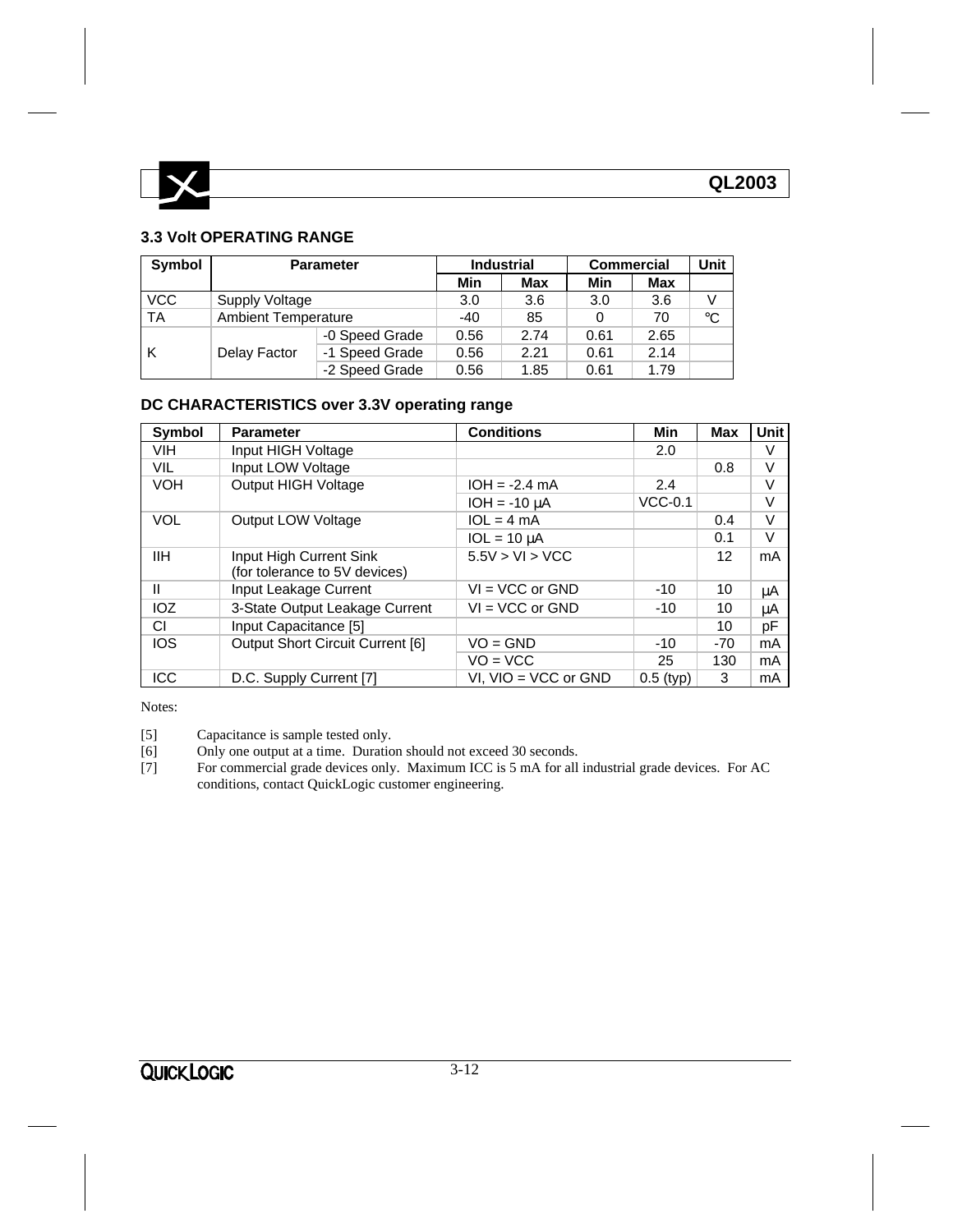

## **AC CHARACTERISTICS at VCC = 5V, TA = 25**°**C (K = 1.00)**

Propagation delays depend on routing, fanout, load capacitance, supply voltage, junction temperature, and process variation. The AC Characteristics are a design guide to provide initial timing estimates at nominal conditions. Worst case estimates are obtained when nominal propagation delays are multiplied by the appropriate Delay Factor, K, as specified in the Delay Factor table (Operating Range). The Quick*Chip*/Quick*Tools*/Quick*Works* software incorporates data sheet AC Characteristics into the design database for precise path analysis or simulation results following place and route.

### **Logic Cells**

| <b>Symbol</b> | <b>Parameter</b>        | <b>Propagation Delays (ns)</b><br>Fanout [8] |     |     |     |     |  |  |  |
|---------------|-------------------------|----------------------------------------------|-----|-----|-----|-----|--|--|--|
|               |                         |                                              | 2   | 3   |     | 8   |  |  |  |
| tPD           | Combinatorial Delay [9] | 1.4                                          | 1.7 | 2.0 | 2.3 | 3.5 |  |  |  |
| tSU           | Setup Time [9]          | 1.8                                          | 1.8 | 1.8 | 1.8 | 1.8 |  |  |  |
| tH            | Hold Time               | 0.0                                          | 0.0 | 0.0 | 0.0 | 0.0 |  |  |  |
| <b>tCLK</b>   | Clock to Q Delay        | 0.8                                          | 1.1 | 1.4 | 1.7 | 2.9 |  |  |  |
| tCWHI         | Clock High Time         | 2.0                                          | 2.0 | 2.0 | 2.0 | 2.0 |  |  |  |
| tCWLO         | Clock Low Time          | 2.0                                          | 2.0 | 2.0 | 2.0 | 2.0 |  |  |  |
| tSET          | Set Delay               | 1.4                                          | 1.7 | 2.0 | 2.3 | 3.5 |  |  |  |
| tRESET        | <b>Reset Delay</b>      | 1.2                                          | 1.5 | 1.8 | 2.1 | 3.3 |  |  |  |
| tSW           | Set Width               | 1.9                                          | 1.9 | 1.9 | 1.9 | 1.9 |  |  |  |
| tRW           | <b>Reset Width</b>      | 1.8                                          | 1.8 | 1.8 | 1.8 | 1.8 |  |  |  |

#### **Input-Only Cells**

| Symbol | <b>Parameter</b>                        |     | <b>Propagation Delays (ns)</b><br>Fanout [8] |     |     |     |     |     |  |  |
|--------|-----------------------------------------|-----|----------------------------------------------|-----|-----|-----|-----|-----|--|--|
|        |                                         |     |                                              |     |     |     |     |     |  |  |
|        |                                         |     | 2                                            | 3   | 4   | 8   | 12  | 24  |  |  |
| tlN    | High Drive Input Delay                  | 2.5 | 2.6                                          | 2.6 | 2.7 | 3.5 | 4.6 | 5.8 |  |  |
| tINI   | High Drive Input, Inverting Delay       | 2.6 | 2.7                                          | 2.7 | 2.8 | 3.6 | 4.7 | 5.9 |  |  |
| tISU   | Input Register Set-Up Time              | 4.8 | 4.8                                          | 4.8 | 4.8 | 4.8 | 4.8 | 4.8 |  |  |
| tlH    | Input Register Hold Time                | 0.0 | 0.0                                          | 0.0 | 0.0 | 0.0 | 0.0 | 0.0 |  |  |
| tICLK  | Input Register Clock To Q               | 0.9 | 1.0                                          | 1.0 | 1.1 | 1.9 | 3.0 | 4.2 |  |  |
| tIRST  | Input Register Reset Delay              | 0.8 | 0.9                                          | 0.9 | 1.0 | 1.8 | 2.9 | 4.1 |  |  |
| tIESU  | Input Register clock Enable Set-Up Time | 4.1 | 4.1                                          | 4.1 | 4.1 | 4.1 | 4.1 | 4.1 |  |  |
| tlEH   | Input Register Clock Enable Hold Time   | 0.0 | 0.0                                          | 0.0 | 0.0 | 0.0 | 0.0 | 0.0 |  |  |

Notes:

- [8] Stated timing for worst case Propagation Delay over process variation at VCC=5.0V and TA=25°C. Multiply by the appropriate Delay Factor, K, for speed grade, voltage and temperature settings as specified in the Operating Range.
- [9] These limits are derived from a representative selection of the slowest paths through the pASIC 2 logic cell *including typical net delays*. Worst case delay values for specific paths should be determined from timing analysis of your particular design.